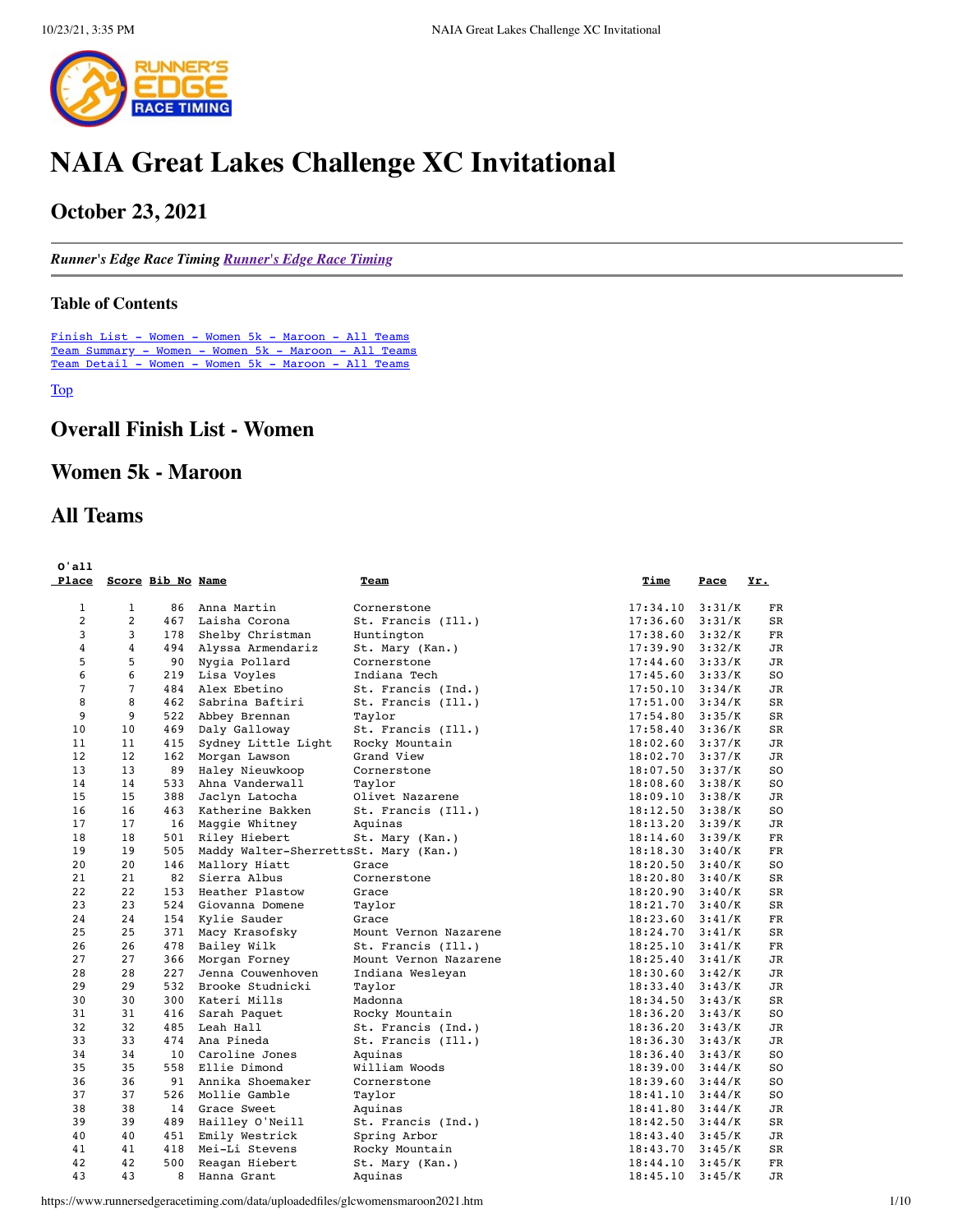| 44         | 44         | 386               | Eleanor Fournier             | Olivet Nazarene                   | 18:45.10             | 3:45/K           | FR          |
|------------|------------|-------------------|------------------------------|-----------------------------------|----------------------|------------------|-------------|
| 45         | 45         | 531               | Madeline Purdom              | Taylor                            | 18:45.20             | 3:45/K           | JR          |
| 46         | 46         | 231               | Ashlyn Hastings              | Indiana Wesleyan                  | 18:45.50             | 3:45/K           | JR          |
| 47         | 47         | 181               | Sydney Lambert               | Huntington                        | 18:46.00             | 3:45/K           | SO          |
| 48         | 48         | 120               | Annika Alderfer FisherGoshen |                                   | 18:46.60             | 3:45/K           | SO          |
| 49         | 49         | 302               | Erin Seibert                 | Madonna                           | 18:47.30             | 3:45/K           | SO          |
| 50         | 50         | 560               | Alicia Engelbrecht           | William Woods                     | 18:47.40             | 3:45/K           | SR          |
| 51         | 51         | 213               | Krista Boese                 | Indiana Tech                      | 18:47.40             | 3:45/K           | JR          |
| 52         | 52         | 113               | Lauren McHan                 | Cumberlands                       | 18:48.50             | 3:46/K           | SR          |
| 53         | 53         | 399               | Sarai Vargas                 | Olivet Nazarene                   | 18:48.60             | 3:46/K           | JR          |
| 54         | 54         | 523               | Audrey Brinkruff             | Taylor                            | 18:48.70             | 3:46/K           | FR          |
| 55         | 55         | $7\phantom{.0}$   | Megan Gough                  | Aquinas                           | 18:49.10             | 3:46/K           | SO          |
| 56         | (2 7)      | 527               | Elayna Kitt                  | Taylor                            | 18:53.00             | 3:47/K           | FR          |
| 57         | 56         | 87                | Cammie McConnell             | Cornerstone                       | 18:53.40             | 3:47/K           | SO          |
| 58         | 57         | 165               | Ceyda Nazli                  | Grand View                        | 18:54.20             | 3:47/K           | JR          |
| 59         | 58         | 401               | Taylor Widder                | Olivet Nazarene                   | 18:54.70             | 3:47/K           | JR          |
| 60         | 59         | 358               | Kelsi Huhndorf               |                                   |                      |                  |             |
|            |            |                   |                              | Mount Mercy                       | 18:55.30             | 3:47/K           | JR          |
| 61         | 60         | 345               | Mia Reed                     | Missouri Baptist                  | 18:56.40             | 3:47/K           | FR          |
| 62         | 61         | 554               | Andi Wheeler                 | William Carey                     | 18:57.30             | 3:47/K           | SR          |
| 63         | 62         | 365               | Ellyn Coe                    | Mount Vernon Nazarene             | 18:59.10             | 3:48/K           | FR          |
| 64         | 63         | 130               | Naomi Ross Richer            | Goshen                            | 19:00.10             | 3:48/K           | SO          |
| 65         | 64         | 108               | Meredith Elstun              | Cumberlands                       | 19:00.40             | 3:48/K           | JR          |
| 66         | 65         | 475               | Allison Ramsey               | St. Francis (Ill.)                | 19:03.80             | 3:49/K           | FR          |
| 67         | 66         | 565               | Harley Nale                  | William Woods                     | 19:04.20             | 3:49/K           | SR          |
| 68         | 67         | 55                | Emma Steff                   | Campbellsville                    | 19:04.50             | 3:49/K           | FR          |
| 69         | 68         | 316               | Nora Steele                  | Marian (Ind.)                     | 19:05.00             | 3:49/K           | FR          |
| 70         | 69         | 480               | Kristina Baum                | St. Francis (Ind.)                | 19:06.90             | 3:49/K           | SO          |
| 71         | 70         | 340               | Emily Bayer                  | Missouri Baptist                  | 19:07.50             | 3:49/K           | SR          |
| 72         | 71         | 215               | Lilly Griewe                 | Indiana Tech                      | 19:07.50             | 3:49/K           | FR          |
| 73         | 72         | 497               | Mallory Gallet               | St. Mary (Kan.)                   | 19:07.70             | 3:50/K           | SO          |
| 74         | 73         | 395               | Jacey Schickel               | Olivet Nazarene                   | 19:08.70             | 3:50/K           | JR          |
| 75         | 74         | 562               | Mekayla Gibson               | William Woods                     | 19:10.80             | 3:50/K           | FR          |
| 76         | 75         | 503               | Kate Madsen                  | St. Mary (Kan.)                   | 19:11.40             | 3:50/K           | FR          |
| 77         | 76         | 346               | Isabel Rinkenberger          | Missouri Baptist                  | 19:13.40             | 3:51/K           | FR          |
| 78         | 77         | 2                 | Hannah Adler                 | Aquinas                           | 19:13.50             | 3:51/K           | JR          |
| 79         | 78         | 551               | Sarah Olamide                | William Carey                     | 19:15.90             | 3:51/K           | JR          |
| 80         | (2 7)      | 465               | Alexia Bibakis               | St. Francis (Ill.)                | 19:16.20             | 3:51/K           | FR          |
| 81         | 79         | 185               | Emily Tedder                 | Huntington                        | 19:16.30             | 3:51/K           | FR          |
| 82         | 80         | 502               | Lexi Inscho                  | St. Mary (Kan.)                   | 19:16.60             | 3:51/K           | JR          |
| 83         | 81         | 53                | Hailey Shank                 | Campbellsville                    | 19:17.20             | 3:51/K           | SO          |
| 84         | 82         | 115               | Lydiah Strauel               |                                   |                      |                  |             |
| 85         |            | 239               |                              | Cumberlands                       | 19:17.40             | 3:51/K           | FR          |
| 86         | 83<br>84   |                   | Mara Smith                   | Indiana Wesleyan                  | 19:17.80             | 3:52/K           | JR          |
|            |            | 234               | Christina Magers             | Indiana Wesleyan                  | 19:17.90             | 3:52/K           | SR          |
|            |            |                   |                              |                                   |                      |                  |             |
| 87         | 85         | 236               | Ashlyn Shrimplin             | Indiana Wesleyan                  | 19:19.90             | 3:52/K           | SR          |
| 88         | 86         | 329               | Lauryn Hoover                | Michigan-Dearborn                 | 19:22.40             | 3:52/K           | FR          |
| 89         | 87         | 235               | Erin Manns                   | Indiana Wesleyan                  | 19:22.80             | 3:53/K           | FR          |
| 90         | 88         | 183               | Abby Mays                    | Huntington                        | 19:23.70             | 3:53/K           | FR          |
| 91         | 89         | 168               | Emma Swanson                 | Grand View                        | 19:24.70             | 3:53/K           | SO          |
| 92         | (2 7)      | 476               | Megan Ramsey                 | St. Francis (Ill.)                | 19:25.50             | 3:53/K           | FR          |
| 93         | (2 7)      | 495               | Emma Campbell                | St. Mary (Kan.)                   | 19:26.20             | 3:53/K           | JR          |
| 94         | 90         | 186               | Carmen Trier                 | Huntington                        | 19:27.00             | 3:53/K           | JR          |
| 95         | 91         |                   | 100 Aleksandra Petrova       | Cumberland (Tenn.)                | 19:28.40             | 3:54/K           | JR          |
| 96         | 92         | 217               | Angie Sanchez                | Indiana Tech                      | 19:28.50             | 3:54/K           | SO          |
| 97         | 93         |                   | 114 Lauren Sanderson         | Cumberlands                       | 19:29.10             | 3:54/K           | FR          |
| 98         | 94         | 109               | Kinsey Forgey                | Cumberlands                       | 19:29.30             | 3:54/K           | JR          |
| 99         | 95         | 216               | Kara Kline                   | Indiana Tech                      | 19:29.70             | 3:54/K           | JR          |
| 100        | 96         | 152               | Elizabeth Moore              | Grace                             | 19:29.80             | 3:54/K           | JR          |
|            |            |                   |                              |                                   |                      |                  |             |
| $0'$ all   |            |                   |                              |                                   |                      |                  |             |
| Place      |            | Score Bib No Name |                              | Team                              | <u>Time</u>          | <u>Pace</u>      | Yr.         |
|            |            |                   |                              |                                   |                      |                  |             |
| 101        | 97         | 119               | Taylor Warren                | Cumberlands                       | 19:29.90             | 3:54/K           | so          |
| 102        | 98         | 123               | Summer Cooper                | Goshen                            | 19:30.70             | 3:54/K           | SO          |
| 103        | 99         | 313               | Catherine Newhart            | Marian (Ind.)                     | 19:31.30             | 3:54/K           | SR          |
| 104        | 100        | 343               | Alyssa Jakcsy                | Missouri Baptist                  |                      | 3:55/K           |             |
|            |            |                   | Paige Anderson               | William Carey                     | 19:33.30             |                  | SR          |
| 105        | 101        | 548               |                              |                                   | 19:34.80             | 3:55/K           | SO          |
| 106        | 102        | 314               | Ali Ray                      | Marian (Ind.)                     | 19:36.00             | 3:55/K           | so          |
| 107        | 103        | 99                | India Mastin                 | Cumberland (Tenn.)                | 19:38.00             | 3:56/K           | FR          |
| 108        | (2 7)      | 464               | Hannah Berdahl               | St. Francis (Ill.)                | 19:40.70             | 3:56/K           | JR          |
| 109        | 104        | 101               | Daniela Rivera               | Cumberland (Tenn.)                | 19:43.00             | 3:57/K           | FR          |
| 110        | 105        | 49                | Hailie Lamar                 | Campbellsville                    | 19:43.90             | 3:57/K           | FR          |
| 111        | 106        | 555               | Isabelle Wheeler             | William Carey                     | 19:44.50             | 3:57/K           | FR          |
| 112        | 107        | 344               | Ali Perry                    | Missouri Baptist                  | 19:44.90             | 3:57/K           | $_{\rm SR}$ |
| 113        | (2 7)      | 521               | Lynae Ackley                 | Taylor                            | 19:46.00             | 3:57/K           | FR          |
| 114        | (2 7)      | 530               | Corinne O'Leary              | Taylor                            | 19:46.20             | 3:57/K           | SR          |
| 115        | 108        | 139               | Katie Acker                  | Grace                             | 19:47.10             | 3:57/K           | FR          |
| 116        | 109        | 312               | Sydni Montgomery             | Marian (Ind.)                     | 19:47.10             | 3:57/K           | JR          |
| 117        | 110        | 335               | Cassie McDougall             | Michigan-Dearborn                 | 19:48.30             | 3:58/K           |             |
| 118        | 111        | 326               | Kylie Callison               | Michigan-Dearborn                 | 19:51.40             | 3:58/K           |             |
| 119        | 112        | 150               | Caroline Kolb                | Grace                             | 19:54.80             | 3:59/K           | FR          |
| 120        | 113        | 359               | J'Lyn Knutson                | Mount Mercy                       | 19:54.80             | 3:59/K           | FR          |
| 121        | 114        | 324               | Mary Bradshaw                | Michigan-Dearborn                 | 19:57.70             | 4:00/K           |             |
| 122<br>123 | 115<br>116 | 98<br>353         | Elise Krone<br>Jessica Ertz  | Cumberland (Tenn.)<br>Mount Mercy | 19:59.10<br>19:59.10 | 4:00/K<br>4:00/K | so<br>JR    |

https://www.runnersedgeracetiming.com/data/uploadedfiles/glcwomensmaroon2021.htm 2/10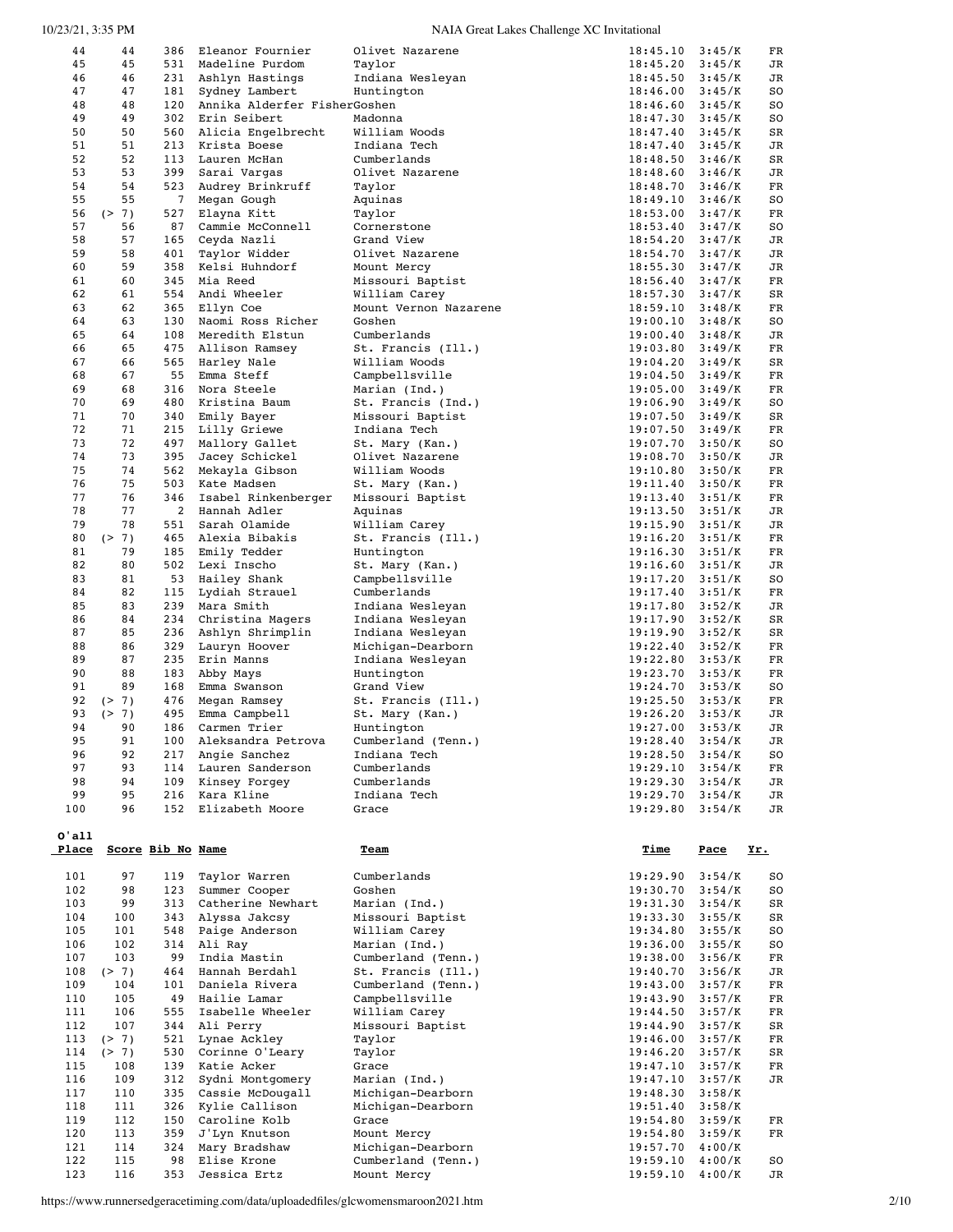|            | 117            | 417                      | Larissa Saarel                     | Rocky Mountain                             | 19:59.50             | 4:00/K           | JR         |
|------------|----------------|--------------------------|------------------------------------|--------------------------------------------|----------------------|------------------|------------|
| 125        | (2 7)          | 498                      | Carlie Gregg                       | St. Mary (Kan.)                            | 20:00.90             | 4:00/K           | FR         |
| 126        | 118            | 381                      | Elise Champlin                     | Olivet Nazarene                            | 20:01.40             | 4:00/K           | FR         |
| 127        | 119            | 116                      | Ashley Terry                       | Cumberlands                                | 20:02.50             | 4:00/K           | FR         |
| 128<br>129 | 120<br>121     | 321<br>372               | Mikayla Borg<br>Emilie Lemon       | Michigan-Dearborn<br>Mount Vernon Nazarene | 20:03.20<br>20:03.60 | 4:01/K<br>4:01/K | FR         |
| 130        | 122            | 325                      | Rebecca Bradsher                   | Michigan-Dearborn                          | 20:03.90             | 4:01/K           | SR         |
| 131        | 123            | 332                      | Chloe Jablonski                    | Michigan-Dearborn                          | 20:04.50             | 4:01/K           |            |
| 132        | 124            | 397                      | Lauren Smith                       | Olivet Nazarene                            | 20:06.10             | 4:01/K           | FR         |
| 133        | 125            | 148                      | Anna Hulstedt                      | Grace                                      | 20:08.60             | 4:02/K           | SO         |
| 134        | 126            | 347                      | Elizabeth Rogers                   | Missouri Baptist                           | 20:09.10             | 4:02/K           | SR         |
| 135        | 127            | 448                      | Sarah McEllis                      | Spring Arbor                               | 20:11.40             | 4:02/K           | SR         |
| 136        | 128            | 122                      | Stephany Claudio                   | Goshen                                     | 20:11.90             | 4:02/K           | FR         |
| 137        | 129            | 447                      | Molly Latimer                      | Spring Arbor                               | 20:13.20             | 4:03/K           | SO         |
| 138<br>139 | 130<br>131     | 299<br>129               | Julia Mills<br>Ariana Perez Diener | Madonna<br>Goshen                          | 20:14.50<br>20:15.30 | 4:03/K<br>4:03/K | FR<br>SR   |
| 140        | 132            | 310                      | Liz Loichinger                     | Marian (Ind.)                              | 20:19.30             | 4:04/K           | SO         |
| 141        | 133            | 441                      | Shelby Cade                        | Spring Arbor                               | 20:20.80             | 4:04/K           | FR         |
| 142        | 134            | 164                      | Maytane Mohammed                   | Grand View                                 | 20:22.50             | 4:04/K           | FR         |
| 143        | 135            | 212                      | Whitley Blake                      | Indiana Tech                               | 20:23.10             | 4:05/K           | SO         |
| 144        | 136            | 552                      | Olivia Pitts                       | William Carey                              | 20:26.40             | 4:05/K           | SO         |
| 145        | 137            | 297                      | Katherine Haupt                    | Madonna                                    | 20:28.40             | 4:06/K           | FR         |
| 146        | (2 7)          | 337                      | Emily Warrington                   | Michigan-Dearborn                          | 20:29.10             | 4:06/K           |            |
| 147        | 138            | 214                      | Loanie Cellard                     | Indiana Tech                               | 20:29.20             | 4:06/K           | FR         |
| 148<br>149 | 139<br>140     | 488<br>443               | Ariana Moran                       | St. Francis (Ind.)                         | 20:30.50<br>20:31.10 | 4:06/K<br>4:06/K | SR<br>SR   |
| 150        | 141            | 51                       | Jasmine Harper<br>T'Lea Scott      | Spring Arbor<br>Campbellsville             | 20:31.20             | 4:06/K           | FR         |
| 151        | 142            | 124                      | Erica Gunden                       | Goshen                                     | 20:31.80             | 4:06/K           | SR         |
| 152        | (2 7)          | 396                      | Rachel Shepard                     | Olivet Nazarene                            | 20:31.80             | 4:06/K           | JR         |
| 153        | (2 7)          | 118                      | Nevaeh Warren                      | Cumberlands                                | 20:32.70             | 4:07/K           | FR         |
| 154        | 143            | 311                      | Lauren Longshore                   | Marian (Ind.)                              | 20:33.40             | 4:07/K           | SO         |
| 155        | 144            | 490                      | Kelsey Peck                        | St. Francis (Ind.)                         | 20:33.60             | 4:07/K           | JR         |
| 156        | 145            | 442                      | Allison Collins                    | Spring Arbor                               | 20:37.10             | 4:07/K           | SO         |
| 157        | 146            | 50                       | Maggie Lockard                     | Campbellsville                             | 20:37.90             | 4:08/K           | SR         |
| 158        | (2 7)          | 158                      | Ellie Wagoner                      | Grace                                      | 20:38.80             | 4:08/K           | SO         |
| 159<br>160 | 147<br>148     | 374<br>47                | Macy Thorne<br>Nina Daman          | Mount Vernon Nazarene<br>Campbellsville    | 20:39.40<br>20:40.60 | 4:08/K<br>4:08/K | FR<br>FR   |
| 161        | (2 7)          | 156                      | Madelyn Skidmore                   | Grace                                      | 20:44.20             | 4:09/K           | SO         |
| 162        | 149            | 486                      | Adalynn Longstreth                 | St. Francis (Ind.)                         | 20:45.10             | 4:09/K           | FR         |
| 163        | 150            | 342                      | Brooke Heberer                     | Missouri Baptist                           | 20:45.80             | 4:09/K           | FR         |
| 164        | (2 7)          | 147                      | Kate Hornocker                     | Grace                                      | 20:47.80             | 4:10/K           | FR         |
| 165        | 151            | 187                      | Olivia Von Gunten                  | Huntington                                 | 20:48.00             | 4:10/K           | SR         |
| 166        | 152            | 160                      | Ikilas Hasan                       | Grand View                                 | 20:50.90             | 4:10/K           | FR         |
| 167        | 153            | 179                      | Lauren Craig                       | Huntington                                 | 20:53.40             | 4:11/K           | SR         |
| 168        | 154            | 96                       | Hope Britt                         | Cumberland (Tenn.)                         | 20:53.40             | 4:11/K           | FR         |
|            |                |                          |                                    |                                            |                      |                  |            |
| 169        | (2 7)          | 398                      | Kathryn Swanson                    | Olivet Nazarene                            | 20:53.80             | 4:11/K           | FR         |
| 170        | (2 7)          | 482                      | Maria Croci                        | St. Francis (Ind.)                         | 20:53.90             | 4:11/K           | FR         |
| 171        | 155            | 121                      | Celeste Arroyo<br>Korissa Vanover  | Goshen                                     | 20:55.20<br>20:56.50 | 4:11/K           | SO         |
| 172<br>173 | (2 7)<br>(2 7) | 218<br>132               | Mia Wellington                     | Indiana Tech<br>Goshen                     | 20:56.80             | 4:11/K<br>4:11/K | SO<br>FR   |
| 174        | ( > 7)         | 339                      | Camryn Zurawski                    | Michigan-Dearborn                          | 20:57.40             | 4:11/K           |            |
| 175        | 156            |                          | 414 Marion Hugs                    | Rocky Mountain                             | $20:58.30$ $4:12/K$  |                  | FR         |
| 176        | 157            |                          | 352 Jessa Day                      | Mount Mercy                                | 20:58.60             | 4:12/K           | FR         |
| 177        | 158            | 159                      | Chloe Greig                        | Grand View                                 | 20:58.90             | 4:12/K           | so         |
| 178        | (2 7)          | 348                      | Vanessa Waidmann                   | Missouri Baptist                           | 20:59.70             | 4:12/K           | SO         |
| 179        | 159            | 15                       | Claire Walton                      | Aquinas                                    | 21:00.80             | 4:12/K           | FR         |
| 180        | 160            | 307<br>341               | Kate Cunningham                    | Marian (Ind.)<br>Missouri Baptist          | 21:05.20             | 4:13/K           | SR         |
| 181<br>182 | (2 7)<br>161   | 566                      | Nani Brewington<br>Kimi Putnam     | William Woods                              | 21:09.40<br>21:11.40 | 4:14/K<br>4:14/K | JR<br>SR   |
| 183        | 162            | 167                      | Shiggo Shadin                      | Grand View                                 | 21:11.70             | 4:14/K           | SO         |
| 184        | (2 7)          | 9                        | Hannah Hamilton                    | Aquinas                                    | 21:12.30             | 4:14/K           | SO         |
| 185        | (2 7)          | 169                      | Paige Thompson                     | Grand View                                 | 21:13.80             | 4:15/K           | SO         |
| 186        | 163            | 357                      | Abby Hill                          | Mount Mercy                                | 21:14.20             | 4:15/K           | FR         |
| 187        | (2 7)          | 5                        | Kayla Corrion                      | Aquinas                                    | 21:15.50             | 4:15/K           | FR         |
| 188        | (2 7)          | 306                      | Maria Christoff                    | Marian (Ind.)                              | 21:15.70             | 4:15/K           | so         |
| 189        | 164            | 355                      | Lilian Gaulrapp                    | Mount Mercy                                | 21:16.80             | 4:15/K           | FR         |
| 190<br>191 | (2 7)<br>165   | 320<br>369               | Malia Borg<br>Julia Kanagy         | Michigan-Dearborn<br>Mount Vernon Nazarene | 21:24.00<br>21:25.90 | 4:17/K<br>4:17/K | FR         |
| 192        | (2 7)          | 166                      | Melody Ruelle                      | Grand View                                 | 21:26.90             | 4:17/K           | FR         |
| 193        | 166            | 54                       | Marlena Sipes                      | Campbellsville                             | 21:27.20             | 4:17/K           | FR         |
| 194        | (2 7)          | 184                      | Shaylynn Reyes                     | Huntington                                 | 21:27.30             | 4:17/K           | SO         |
| 195        | 167            | 444                      | Ashlyn Henderson                   | Spring Arbor                               | 21:29.40             | 4:18/K           | FR         |
| 196        | (2 7)          | 483                      | Yami Diaz                          | St. Francis (Ind.)                         | 21:36.00             | 4:19/K           | SO         |
| 197        | 168            | 557                      | Alessa Cremer                      | William Woods                              | 21:37.80             | 4:20/K           | so         |
| 198        | 169            | 373                      | Allyson Schall                     | Mount Vernon Nazarene                      | 21:39.40             | 4:20/K           | FR         |
| 199<br>200 | (2 7)<br>170   | 309<br>361               | Mari Hudson<br>Carli Reittinger    | Marian (Ind.)<br>Mount Mercy               | 21:44.40<br>21:46.80 | 4:21/K<br>4:21/K | JR<br>FR   |
|            |                |                          |                                    |                                            |                      |                  |            |
| 0'all      |                |                          |                                    |                                            |                      |                  |            |
| Place      |                | <b>Score Bib No Name</b> |                                    | <u>Team</u>                                | <u>Time</u>          | <u>Pace</u>      | <u>Yr.</u> |
|            |                |                          |                                    |                                            |                      |                  |            |
| 201<br>202 | (> 7)<br>(2 7) | 479<br>317               | Allie Basinger<br>Luci Woodrum     | St. Francis (Ind.)<br>Marian (Ind.)        | 21:47.60<br>21:48.40 | 4:22/K<br>4:22/K | FR<br>FR   |

https://www.runnersedgeracetiming.com/data/uploadedfiles/glcwomensmaroon2021.htm 3/10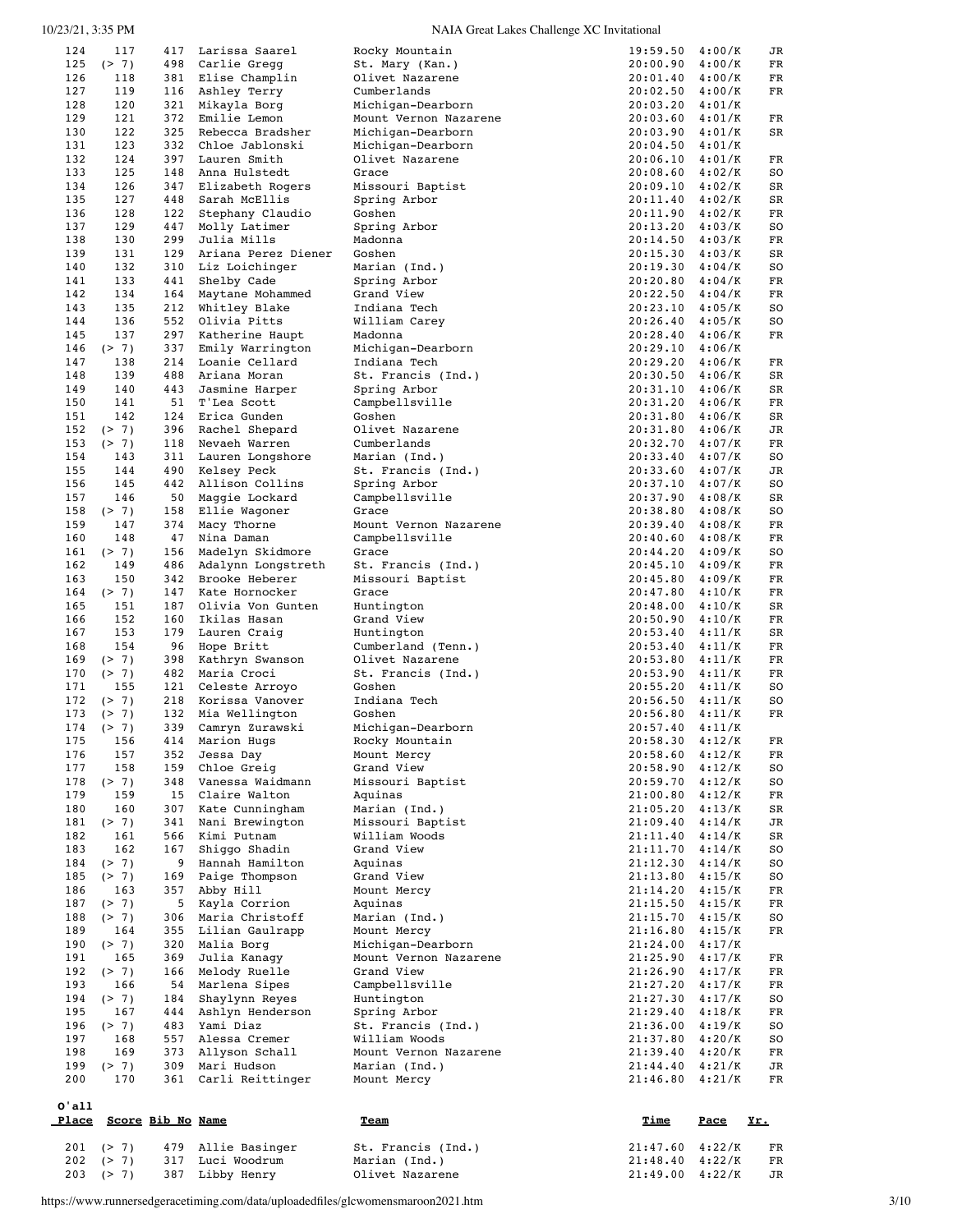| 0/23/21, 3:35 PM |  |
|------------------|--|
|------------------|--|

| 204 | 171                        | 412 | Chloe Bryntesen     | Rocky Mountain        | 21:50.80 | 4:22/K | FR          |
|-----|----------------------------|-----|---------------------|-----------------------|----------|--------|-------------|
| 205 | (2 7)                      | 117 | Tara Todd           | Cumberlands           | 21:53.40 | 4:23/K | JR          |
| 206 | (2 7)                      | 368 | Emerson Hamsher     | Mount Vernon Nazarene | 21:56.80 | 4:23/K | SO          |
| 207 | <b>7)</b><br>(             | 356 | Yaqueline Hernandez | Mount Mercy           | 21:59.00 | 4:24/K | <b>FR</b>   |
| 208 | (> 7)                      | 351 | Ruth Cobieya        | Mount Mercy           | 22:03.20 | 4:25/K | JR          |
| 209 | 7)<br>(                    | 56  | Madison Welch       | Campbellsville        | 22:03.30 | 4:25/K | $_{\rm FR}$ |
| 210 | (2 7)                      | 445 | Olivia Hubbard      | Spring Arbor          | 22:07.50 | 4:25/K | SO          |
| 211 | 172                        | 556 | Emma Clifford       | William Woods         | 22:09.50 | 4:26/K | FR          |
| 212 | (> 7)                      | 163 | Liberty Leis        | Grand View            | 22:11.30 | 4:26/K | <b>FR</b>   |
| 213 | (2 7)                      | 364 | Kaitlyn Clifford    | Mount Vernon Nazarene | 22:15.10 | 4:27/K | $_{\rm FR}$ |
| 214 | 7)<br>$\rightarrow$        | 125 | Lydia Holsopple     | Goshen                | 22:20.40 | 4:28/K | JR          |
| 215 | 7)<br>(                    | 182 | Lauren Marsh        | Huntington            | 22:26.00 | 4:29/K | SO          |
| 216 | (2 7)                      | 564 | Maddie Mendell      | William Woods         | 22:30.30 | 4:30/K | FR          |
| 217 | 173                        | 292 | Abigayle Bartlett   | Madonna               | 22:49.10 | 4:34/K | <b>FR</b>   |
| 218 | 174                        | 553 | Isabel Rodriguez    | William Carey         | 23:04.10 | 4:37/K | $_{\rm FR}$ |
| 219 | 175                        | 293 | Ciara Bazan         | Madonna               | 23:09.10 | 4:38/K | $_{\rm FR}$ |
| 220 | 176                        | 295 | Isabella Dimilia    | Madonna               | 23:32.70 | 4:43/K | JR          |
| 221 | 177                        | 413 | Violet Carter       | Rocky Mountain        | 23:59.40 | 4:48/K | FR          |
| 222 | (> 7)                      | 559 | Shaley Eichholz     | William Woods         | 24:18.00 | 4:52/K | <b>SR</b>   |
| 223 | (2 7)                      | 370 | Amy Kifer           | Mount Vernon Nazarene | 24:28.80 | 4:54/K | JR          |
| 224 | 7)<br>$\rightarrow$        | 180 | Morgann Hart        | Huntington            | 26:10.20 | 5:14/K | $_{\rm FR}$ |
| 225 | 7)<br>$\rightarrow$        | 449 | Samantha O'Dowd     | Spring Arbor          | 26:16.20 | 5:15/K | SO          |
| 226 | <b>7)</b><br>$\rightarrow$ | 294 | Emily De Haan       | Madonna               | 27:42.00 | 5:32/K | <b>JR</b>   |

<span id="page-3-0"></span>[Top](#page-0-1)

# **Team Summary Report - Women**

# **Women 5k - Maroon**

# **All Teams**

|                                                     | Top 5         |                | ------- Finishers ------- |       |                       |                |         |       |
|-----------------------------------------------------|---------------|----------------|---------------------------|-------|-----------------------|----------------|---------|-------|
| Place Team                                          | <b>Places</b> | $\mathbf{1}$   | $\overline{2}$            |       | $\frac{3}{4}$         |                | 5 6* 7* |       |
| 1 St. Francis (Ill.)<br>Top 5 Times: 1:30:03.50     | 62            | $\overline{2}$ | 8                         | 10    |                       | 16 26          | - 33    | - 65  |
| 2 Cornerstone<br>Top 5 Times: 1:30:26.40            | 76            | $\mathbf{1}$   |                           |       | 5 13 21 36 56         |                |         |       |
| 3 Taylor<br>Top 5 Times: 1:31:39.40                 | 112           | 9              |                           | 14 23 |                       | 29 37          |         | 45 54 |
| 4 St. Mary (Kan.)<br>Top 5 Times: 1:32:04.50        | 155           | 4              | 18                        |       | 19 42 72 75 80        |                |         |       |
| 5 Aquinas<br>Top 5 Times: 1:33:05.30                | 187           | 17             | 34                        | 38    |                       | 43 55 77 159   |         |       |
| 6 Olivet Nazarene<br>Top 5 Times: 1:33:46.10        | 243           | 15             | 44                        | 53    |                       | 58 73 118 124  |         |       |
| 7 Grace<br>Top 5 Times: 1:34:21.60                  | 270           | 20             | 22 24 96 108 112 125      |       |                       |                |         |       |
| 8 St. Francis (Ind.)<br>Top 5 Times: 1:34:46.20     | 286           | 7              | 32                        |       | 39 69 139 144 149     |                |         |       |
| 9 Huntington<br>Top 5 Times: 1:34:31.40             | 307           | 3              | 47                        | 79    | 88                    | 90 151 153     |         |       |
| 10 Indiana Tech<br>Top 5 Times: 1:34:38.50          | 315           | 6              | 51                        |       | 71 92 95 135 138      |                |         |       |
| 11 Indiana Wesleyan<br>Top 5 Times: 1:35:11.50      | 326           | 28             | 46                        |       | 83 84 85 87           |                |         |       |
| 12 Rocky Mountain<br>Top 5 Times: 1:36:20.10        | 356           | 11             | 31                        |       | 41 117 156 171 177    |                |         |       |
| 13 Mount Vernon Nazarene<br>Top 5 Times: 1:36:32.00 | 382           | 25             |                           |       | 27 62 121 147 165 169 |                |         |       |
| 14 Cumberlands<br>Top 5 Times: 1:36:04.60           | 385           |                | 52 64 82 93 94 97 119     |       |                       |                |         |       |
| 15 William Woods<br>Top 5 Times: 1:36:52.50         | 386           | 35             | 50                        | 66    |                       | 74 161 168 172 |         |       |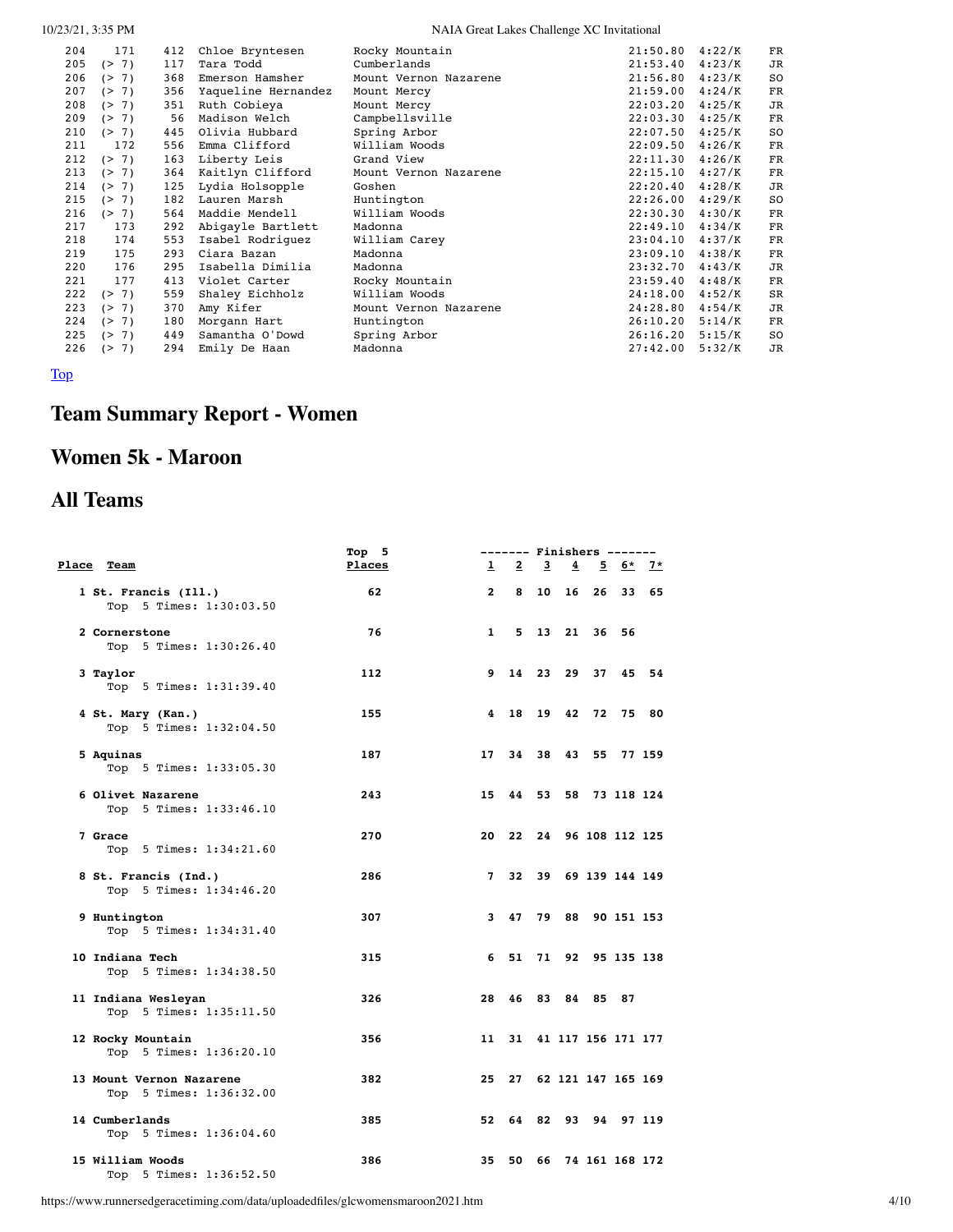| 10/23/21, 3:35 PM |  |
|-------------------|--|

NAIA Great Lakes Challenge XC Invitational

| 16 Missouri Baptist<br>Top 5 Times: 1:36:35.30   | 413 |  | 60 70 76 100 107 126 150   |  |  |
|--------------------------------------------------|-----|--|----------------------------|--|--|
| 17 Grand View<br>Top 5 Times: 1:37:34.80         | 444 |  | 12 57 89 134 152 158 162   |  |  |
| 18 Goshen<br>Top 5 Times: 1:37:44.40             | 468 |  | 48 63 98 128 131 142 155   |  |  |
| 19 William Carey<br>Top 5 Times: 1:37:58.70      | 482 |  | 61 78 101 106 136 174      |  |  |
| 20 Marian (Ind.)<br>Top 5 Times: 1:38:18.60      | 510 |  | 68 99 102 109 132 143 160  |  |  |
| 21 Madonna<br>Top 5 Times: 1:40:53.60            | 519 |  | 30 49 130 137 173 175 176  |  |  |
| 22 Campbellsville<br>Top 5 Times: 1:39:14.60     | 540 |  | 67 81 105 141 146 148 166  |  |  |
| 23 Michigan-Dearborn<br>Top 5 Times: 1:39:02.80  | 541 |  | 86 110 111 114 120 122 123 |  |  |
| 24 Cumberland (Tenn.)<br>Top 5 Times: 1:39:41.70 | 567 |  | 91 103 104 115 154         |  |  |
| 25 Spring Arbor<br>Top 5 Times: 1:39:59.70       | 569 |  | 40 127 129 133 140 145 167 |  |  |
| 26 Mount Mercy<br>Top 5 Times: 1:41:01.80        | 608 |  | 59 113 116 157 163 164 170 |  |  |

#### <span id="page-4-0"></span>[Top](#page-0-1)

# **Detail Team Results - Women**

# **Women 5k - Maroon**

## **All Teams**

### **St. Francis (Ill.) Finish Position - 1**

**Team Score (places): 62 Team Score (times): 1:30:03.50 Average Time: 18:00.70**

|    |                   |                  |               | Overall   | Cum.           |          | $_{\text{cum.}}$ | Time        |
|----|-------------------|------------------|---------------|-----------|----------------|----------|------------------|-------------|
|    | Place Bib No Name |                  | Yr.           | Place     | Place          | Time     | Time             | <b>Back</b> |
|    | 467               | Laisha Corona    | <b>SR</b>     | 2         |                | 17:36.60 | 17:36.60         | 0:02.60     |
| 2  | 462               | Sabrina Baftiri  | <b>SR</b>     | 8         | 10             | 17:51.00 | 35:27.60         | 0:16.90     |
|    | 469               | Daly Galloway    | <b>SR</b>     | 10        | 20             | 17:58.40 | 53:26.00         | 0:24.40     |
| 4  | 463               | Katherine Bakken | <sub>SO</sub> | 16        | 36             | 18:12.50 | 1:11:38.40       | 0:38.50     |
| 5. | 478               | Bailey Wilk      | FR            | 26        | 62             | 18:25.10 | 1:30:03.50       | 0:51.10     |
| 6  | 474               | Ana Pineda       | <b>JR</b>     | 33        | 95             | 18:36.30 | 1:48:39.80       | 1:02.30     |
|    | 475               | Allison Ramsey   | FR            | 65        | 160            | 19:03.80 | 2:07:43.60       | 1:29.80     |
| 8  | 465               | Alexia Bibakis   | FR            | More Than | $\overline{7}$ | 19:16.20 | 2:26:59.70       | 1:42.10     |
| 9  | 476               | Megan Ramsey     | <b>FR</b>     | More Than | $\overline{7}$ | 19:25.50 | 2:46:25.20       | 1:51.50     |
| 10 | 464               | Hannah Berdahl   | JR            | More Than |                | 19:40.70 | 3:06:05.90       | 2:06.60     |

#### **Cornerstone Finish Position - 2**

**Team Score (places): 76 Team Score (times): 1:30:26.40 Average Time: 18:05.30**

|   | Place Bib No Name |                  | Yr.       | Overall<br>Place | Cum.<br>Place | Time     | Cum.<br>Time | Time<br><b>Back</b> |
|---|-------------------|------------------|-----------|------------------|---------------|----------|--------------|---------------------|
|   | 86                | Anna Martin      | FR        |                  |               | 17:34.10 | 17:34.10     | 0:00.00             |
|   | 90                | Nygia Pollard    | JR        | 5                | 6             | 17:44.60 | 35:18.60     | 0:10.50             |
| 3 | 89                | Haley Nieuwkoop  | SO.       | 13               | 19            | 18:07.50 | 53:26.10     | 0:33.40             |
| 4 | 82                | Sierra Albus     | <b>SR</b> | 21               | 40            | 18:20.80 | 1:11:46.90   | 0:46.80             |
| 5 | 91                | Annika Shoemaker | SO.       | 36               | 76            | 18:39.60 | 1:30:26.40   | 1:05.50             |
| 6 | 87                | Cammie McConnell | S0        | 56               | 132           | 18:53.40 | 1:49:19.80   | 1:19.40             |

#### **Taylor Finish Position - 3**

**Team Score (places): 112 Team Score (times): 1:31:39.40 Average Time: 18:19.90**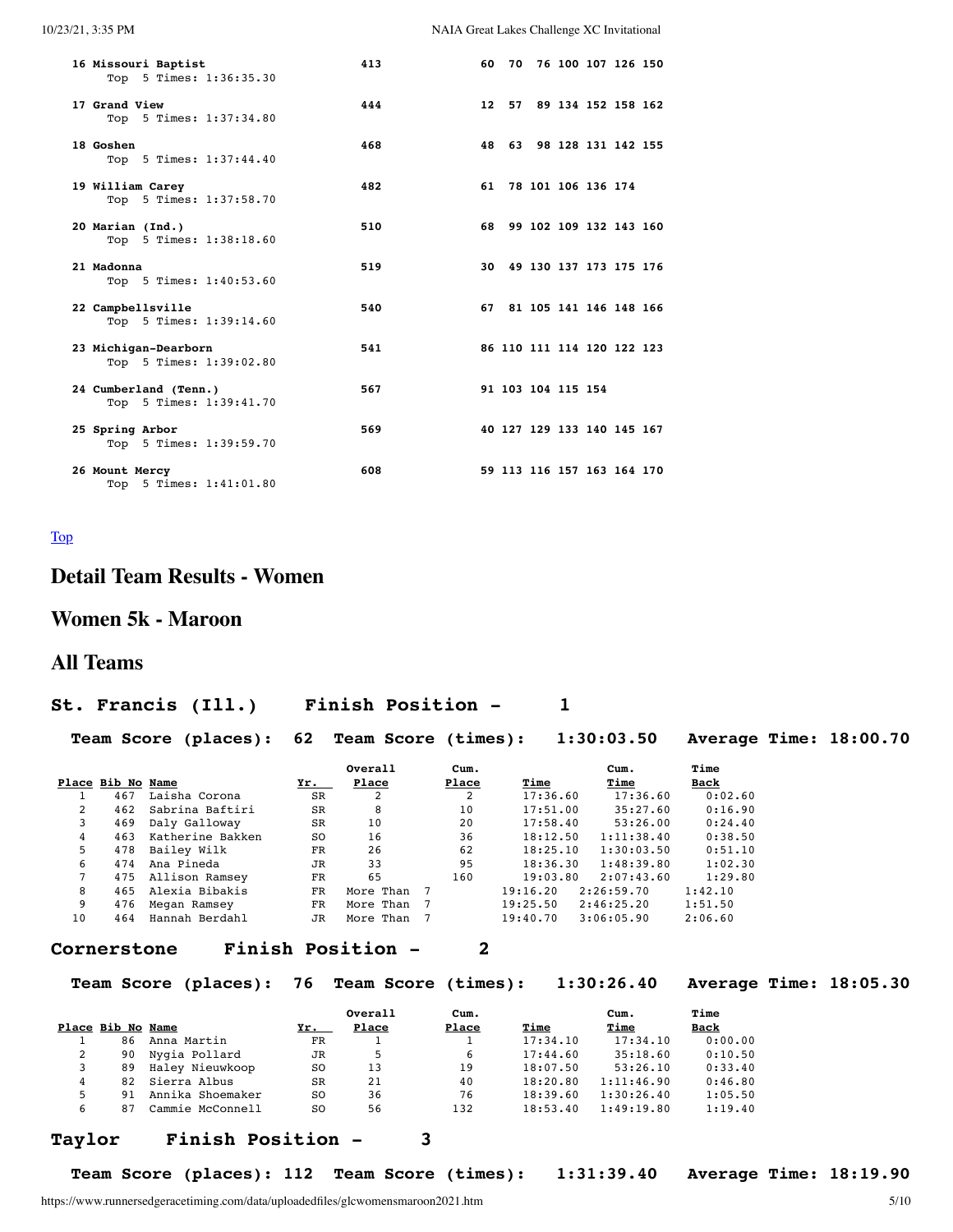|                |                   |                  |           | Overall   | Cum.  |          | Cum.       | Time        |
|----------------|-------------------|------------------|-----------|-----------|-------|----------|------------|-------------|
|                | Place Bib No Name |                  | Yr.       | Place     | Place | Time     | Time       | <u>Back</u> |
|                | 522               | Abbey Brennan    | SR        | 9         | 9     | 17:54.80 | 17:54.80   | 0:20.70     |
| $\mathfrak{D}$ | 533               | Ahna Vanderwall  | SO.       | 14        | 23    | 18:08.60 | 36:03.30   | 0:34.50     |
| 3              | 524               | Giovanna Domene  | <b>SR</b> | 23        | 46    | 18:21.70 | 54:24.90   | 0:47.70     |
| 4              | 532               | Brooke Studnicki | <b>JR</b> | 29        | 75    | 18:33.40 | 1:12:58.30 | 0:59.30     |
| 5              | 526               | Mollie Gamble    | SO.       | 37        | 112   | 18:41.10 | 1:31:39.40 | 1:07.10     |
| 6              | 531               | Madeline Purdom  | JR        | 45        | 157   | 18:45.20 | 1:50:24.50 | 1:11.10     |
|                | 523               | Audrey Brinkruff | FR        | 54        | 211   | 18:48.70 | 2:09:13.20 | 1:14.70     |
| 8              | 527               | Elayna Kitt      | FR        | More Than |       | 18:53.00 | 2:28:06.10 | 1:18.90     |
| 9              | 521               | Lynae Ackley     | FR.       | More Than |       | 19:46.00 | 2:47:52.10 | 2:12.00     |
| 10             | 530               | Corinne O'Leary  | <b>SR</b> | More Than |       | 19:46.20 | 3:07:38.30 | 2:12.20     |

#### **St. Mary (Kan.) Finish Position - 4**

**Team Score (places): 155 Team Score (times): 1:32:04.50 Average Time: 18:24.90**

|   |                   |                           |             | Overall   | Cum.  |          | Cum.       | Time        |
|---|-------------------|---------------------------|-------------|-----------|-------|----------|------------|-------------|
|   | Place Bib No Name |                           | Yr.         | Place     | Place | Time     | Time       | <b>Back</b> |
|   | 494               | Alyssa Armendariz         | <b>JR</b>   | 4         | 4     | 17:39.90 | 17:39.90   | 0:05.80     |
| 2 | 501               | Riley Hiebert             | $_{\rm FR}$ | 18        | 22    | 18:14.60 | 35:54.50   | 0:40.60     |
| 3 | 505               | Maddy Walter-Sherretts FR |             | 19        | 41    | 18:18.30 | 54:12.80   | 0:44.30     |
| 4 | 500               | Reagan Hiebert            | FR.         | 42        | 83    | 18:44.10 | 1:12:56.80 | 1:10.00     |
| 5 | 497               | Mallory Gallet            | SO.         | 72        | 155   | 19:07.70 | 1:32:04.50 | 1:33.70     |
| 6 | 503               | Kate Madsen               | FR          | 75        | 230   | 19:11.40 | 1:51:15.80 | 1:37.30     |
|   | 502               | Lexi Inscho               | <b>JR</b>   | 80        | 310   | 19:16.60 | 2:10:32.40 | 1:42.50     |
| 8 | 495               | Emma Campbell             | JR          | More Than |       | 19:26.20 | 2:29:58.60 | 1:52.20     |
| 9 | 498               | Carlie Gregg              | FR.         | More Than |       | 20:00.90 | 2:49:59.40 | 2:26.80     |

#### **Aquinas Finish Position - 5**

**Team Score (places): 187 Team Score (times): 1:33:05.30 Average Time: 18:37.10**

|   |                   |                 |           | Overall   | Cum.  |          | Cum.       | Time    |
|---|-------------------|-----------------|-----------|-----------|-------|----------|------------|---------|
|   | Place Bib No Name |                 | $Yr$ .    | Place     | Place | Time     | Time       | Back    |
|   | 16                | Maggie Whitney  | JR        | 17        | 17    | 18:13.20 | 18:13.20   | 0:39.20 |
| 2 | 10                | Caroline Jones  | SO.       | 34        | 51    | 18:36.40 | 36:49.50   | 1:02.30 |
| 3 | 14                | Grace Sweet     | JR        | 38        | 89    | 18:41.80 | 55:31.30   | 1:07.70 |
| 4 | 8                 | Hanna Grant     | JR        | 43        | 132   | 18:45.10 | 1:14:16.30 | 1:11.00 |
| 5 |                   | Megan Gough     | SO.       | 55        | 187   | 18:49.10 | 1:33:05.30 | 1:15.00 |
| 6 |                   | Hannah Adler    | <b>JR</b> | 77        | 264   | 19:13.50 | 1:52:18.70 | 1:39.40 |
|   | 15                | Claire Walton   | FR        | 159       | 423   | 21:00.80 | 2:13:19.50 | 3:26.70 |
| 8 |                   | Hannah Hamilton | SO.       | More Than |       | 21:12.30 | 2:34:31.70 | 3:38.20 |
| 9 | 5.                | Kavla Corrion   | FR.       | More Than |       | 21:15.50 | 2:55:47.20 | 3:41.40 |

#### **Olivet Nazarene Finish Position - 6**

**Team Score (places): 243 Team Score (times): 1:33:46.10 Average Time: 18:45.20**

|    |                   |                  |           | Overall   | Cum.           |          | Cum.       | Time        |
|----|-------------------|------------------|-----------|-----------|----------------|----------|------------|-------------|
|    | Place Bib No Name |                  | Yr.       | Place     | Place          | Time     | Time       | <u>Back</u> |
|    | 388               | Jaclyn Latocha   | JR        | 15        | 15             | 18:09.10 | 18:09.10   | 0:35.10     |
| 2  | 386               | Eleanor Fournier | <b>FR</b> | 44        | 59             | 18:45.10 | 36:54.20   | 1:11.10     |
| 3  | 399               | Sarai Vargas     | JR        | 53        | 112            | 18:48.60 | 55:42.80   | 1:14.60     |
| 4  | 401               | Taylor Widder    | JR        | 58        | 170            | 18:54.70 | 1:14:37.40 | 1:20.60     |
| 5. | 395               | Jacey Schickel   | JR        | 73        | 243            | 19:08.70 | 1:33:46.10 | 1:34.60     |
| 6  | 381               | Elise Champlin   | FR        | 118       | 361            | 20:01.40 | 1:53:47.40 | 2:27.30     |
|    | 397               | Lauren Smith     | <b>FR</b> | 124       | 485            | 20:06.10 | 2:13:53.40 | 2:32.00     |
| 8  | 396               | Rachel Shepard   | JR        | More Than | $\overline{7}$ | 20:31.80 | 2:34:25.20 | 2:57.80     |
| 9  | 398               | Kathryn Swanson  | FR        | More Than | - 7            | 20:53.80 | 2:55:19.00 | 3:19.70     |
| 10 | 387               | Libby Henry      | JR        | More Than |                | 21:49.00 | 3:17:07.90 | 4:14.90     |

#### **Grace Finish Position - 7**

**Team Score (places): 270 Team Score (times): 1:34:21.60 Average Time: 18:52.40**

|             |                   |                  |                | Overall   | Cum.  |          | Cum.       | Time    |
|-------------|-------------------|------------------|----------------|-----------|-------|----------|------------|---------|
|             | Place Bib No Name |                  | Yr.            | Place     | Place | Time     | Time       | Back    |
|             | 146               | Mallory Hiatt    | SO.            | 20        | 20    | 18:20.50 | 18:20.50   | 0:46.50 |
| $2^{\circ}$ | 153               | Heather Plastow  | <b>SR</b>      | 22        | 42    | 18:20.90 | 36:41.40   | 0:46.80 |
|             | 154               | Kylie Sauder     | FR             | 24        | 66    | 18:23.60 | 55:04.90   | 0:49.50 |
| 4           | 152               | Elizabeth Moore  | JR             | 96        | 162   | 19:29.80 | 1:14:34.60 | 1:55.70 |
| 5.          | 139               | Katie Acker      | FR             | 108       | 270   | 19:47.10 | 1:34:21.60 | 2:13.00 |
| 6           | 150               | Caroline Kolb    | FR             | 112       | 382   | 19:54.80 | 1:54:16.30 | 2:20.70 |
|             | 148               | Anna Hulstedt    | S <sub>O</sub> | 125       | 507   | 20:08.60 | 2:14:24.90 | 2:34.60 |
| 8           | 158               | Ellie Wagoner    | S <sub>O</sub> | More Than |       | 20:38.80 | 2:35:03.70 | 3:04.70 |
| 9           | 156               | Madelyn Skidmore | S0             | More Than |       | 20:44.20 | 2:55:47.80 | 3:10.10 |
| 10          | 147               | Kate Hornocker   | FR             | More Than |       | 20:47.80 | 3:16:35.60 | 3:13.80 |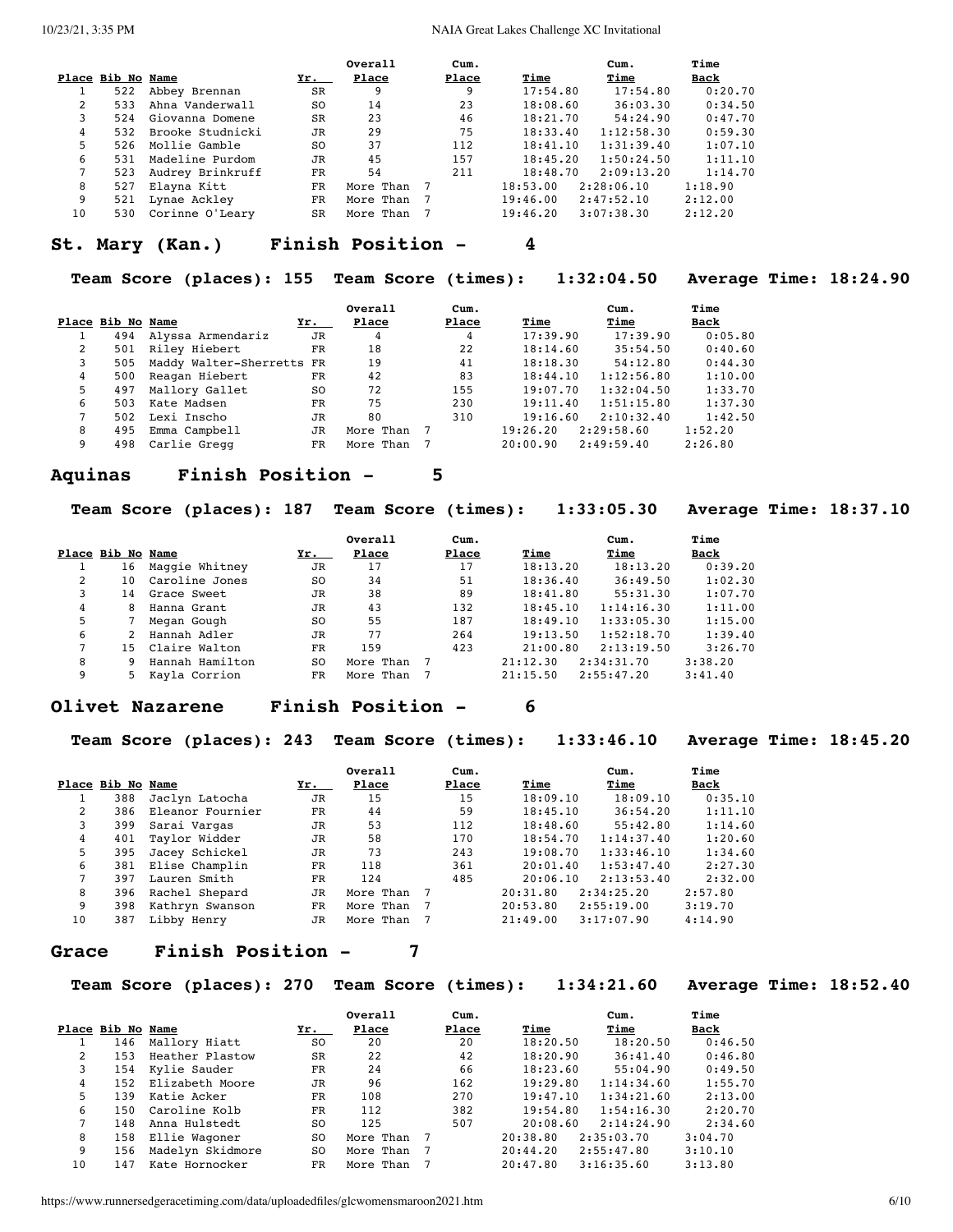#### **St. Francis (Ind.) Finish Position - 8**

**Team Score (places): 286 Team Score (times): 1:34:46.20 Average Time: 18:57.30**

|    |                   |                    |           | Overall   | Cum.  |          | Cum.       | Time        |
|----|-------------------|--------------------|-----------|-----------|-------|----------|------------|-------------|
|    | Place Bib No Name |                    | Yr.       | Place     | Place | Time     | Time       | <u>Back</u> |
|    | 484               | Alex Ebetino       | <b>JR</b> |           |       | 17:50.10 | 17:50.10   | 0:16.10     |
| 2  | 485               | Leah Hall          | JR        | 32        | 39    | 18:36.20 | 36:26.30   | 1:02.20     |
| 3  | 489               | Hailley O'Neill    | SR        | 39        | 78    | 18:42.50 | 55:08.80   | 1:08.50     |
| 4  | 480               | Kristina Baum      | SO.       | 69        | 147   | 19:06.90 | 1:14:15.70 | 1:32.90     |
| 5  | 488               | Ariana Moran       | <b>SR</b> | 139       | 286   | 20:30.50 | 1:34:46.20 | 2:56.50     |
| 6  | 490               | Kelsey Peck        | JR        | 144       | 430   | 20:33.60 | 1:55:19.70 | 2:59.50     |
|    | 486               | Adalynn Longstreth | FR        | 149       | 579   | 20:45.10 | 2:16:04.70 | 3:11.00     |
| 8  | 482               | Maria Croci        | FR        | More Than |       | 20:53.90 | 2:36:58.60 | 3:19.90     |
| 9  | 483               | Yami Diaz          | SO.       | More Than |       | 21:36.00 | 2:58:34.50 | 4:01.90     |
| 10 | 479               | Allie Basinger     | FR.       | More Than |       | 21:47.60 | 3:20:22.10 | 4:13.50     |

#### **Huntington Finish Position - 9**

**Team Score (places): 307 Team Score (times): 1:34:31.40 Average Time: 18:54.30**

|    |                   |                   |           | Overall   | Cum.  |          | Cum.       | Time    |
|----|-------------------|-------------------|-----------|-----------|-------|----------|------------|---------|
|    | Place Bib No Name |                   | Yr.       | Place     | Place | Time     | Time       | Back    |
|    | 178               | Shelby Christman  | FR        | 3         | 3     | 17:38.60 | 17:38.60   | 0:04.50 |
| 2  | 181               | Sydney Lambert    | SO.       | 47        | 50    | 18:46.00 | 36:24.60   | 1:12.00 |
| 3  | 185               | Emily Tedder      | FR        | 79        | 129   | 19:16.30 | 55:40.80   | 1:42.20 |
| 4  | 183               | Abby Mays         | FR        | 88        | 217   | 19:23.70 | 1:15:04.40 | 1:49.60 |
| 5  | 186               | Carmen Trier      | JR        | 90        | 307   | 19:27.00 | 1:34:31.40 | 1:52.90 |
| 6  | 187               | Olivia Von Gunten | <b>SR</b> | 151       | 458   | 20:48.00 | 1:55:19.40 | 3:14.00 |
|    | 179               | Lauren Craig      | SR        | 153       | 611   | 20:53.40 | 2:16:12.70 | 3:19.30 |
| 8  | 184               | Shaylynn Reyes    | SO.       | More Than |       | 21:27.30 | 2:37:39.90 | 3:53.20 |
| 9  | 182               | Lauren Marsh      | SO.       | More Than |       | 22:26.00 | 3:00:05.90 | 4:51.90 |
| 10 | 180               | Morgann Hart      | FR.       | More Than |       | 26:10.20 | 3:26:16.00 | 8:36.10 |

#### **Indiana Tech Finish Position - 10**

**Team Score (places): 315 Team Score (times): 1:34:38.50 Average Time: 18:55.70**

|                   |     |                  |                | Overall   | Cum.  |          | Cum.       | Time    |
|-------------------|-----|------------------|----------------|-----------|-------|----------|------------|---------|
| Place Bib No Name |     |                  | Yr.            | Place     | Place | Time     | Time       | Back    |
|                   | 219 | Lisa Voyles      | SO.            | 6         | 6     | 17:45.60 | 17:45.60   | 0:11.50 |
|                   | 213 | Krista Boese     | JR             | 51        | 57    | 18:47.40 | 36:33.00   | 1:13.40 |
|                   |     | 215 Lilly Griewe | FR             | 71        | 128   | 19:07.50 | 55:40.40   | 1:33.50 |
| 4                 | 217 | Angie Sanchez    | SO.            | 92        | 220   | 19:28.50 | 1:15:08.90 | 1:54.40 |
| 5.                | 216 | Kara Kline       | <b>JR</b>      | 95        | 315   | 19:29.70 | 1:34:38.50 | 1:55.60 |
| 6                 | 212 | Whitley Blake    | SO.            | 135       | 450   | 20:23.10 | 1:55:01.60 | 2:49.10 |
|                   | 214 | Loanie Cellard   | FR             | 138       | 588   | 20:29.20 | 2:15:30.70 | 2:55.10 |
| 8                 | 218 | Korissa Vanover  | S <sub>O</sub> | More Than |       | 20:56.50 | 2:36:27.20 | 3:22.40 |

#### **Indiana Wesleyan Finish Position - 11**

**Team Score (places): 326 Team Score (times): 1:35:11.50 Average Time: 19:02.30**

|   |                   |                   |           | Overall | Cum.  |          | Cum.       | Time    |
|---|-------------------|-------------------|-----------|---------|-------|----------|------------|---------|
|   | Place Bib No Name |                   | Yr.       | Place   | Place | Time     | Time       | Back    |
|   | 227               | Jenna Couwenhoven | <b>JR</b> | 28      | 28    | 18:30.60 | 18:30.60   | 0:56.50 |
|   | 231               | Ashlyn Hastings   | JR        | 46      | 74    | 18:45.50 | 37:16.00   | 1:11.50 |
|   | 239               | Mara Smith        | <b>JR</b> | 83      | 157   | 19:17.80 | 56:33.80   | 1:43.70 |
|   | 234               | Christina Magers  | <b>SR</b> | 84      | 241   | 19:17.90 | 1:15:51.60 | 1:43.80 |
|   | 236               | Ashlyn Shrimplin  | <b>SR</b> | 85      | 326   | 19:19.90 | 1:35:11.50 | 1:45.80 |
| 6 | 235               | Erin Manns        | FR        | 87      | 413   | 19:22.80 | 1:54:34.20 | 1:48.70 |

#### **Rocky Mountain Finish Position - 12**

**Team Score (places): 356 Team Score (times): 1:36:20.10 Average Time: 19:16.10**

|   |                   |                     |           | Overall | Cum.  |          | Cum.       | Time    |
|---|-------------------|---------------------|-----------|---------|-------|----------|------------|---------|
|   | Place Bib No Name |                     | Yr.       | Place   | Place | Time     | Time       | Back    |
|   | 415               | Sydney Little Light | JR        | 11      | 11    | 18:02.60 | 18:02.60   | 0:28.50 |
|   | 416               | Sarah Paquet        | SO.       | 31      | 42    | 18:36.20 | 36:38.80   | 1:02.20 |
|   | 418               | Mei-Li Stevens      | <b>SR</b> | 41      | 83    | 18:43.70 | 55:22.40   | 1:09.60 |
|   | 417               | Larissa Saarel      | <b>JR</b> | 117     | 200   | 19:59.50 | 1:15:21.90 | 2:25.50 |
| 5 | 414               | Marion Hugs         | FR        | 156     | 356   | 20:58.30 | 1:36:20.10 | 3:24.20 |
| 6 | 412               | Chloe Bryntesen     | FR        | 171     | 527   | 21:50.80 | 1:58:10.90 | 4:16.80 |
|   | 413               | Violet Carter       | FR        | 177     | 704   | 23:59.40 | 2:22:10.30 | 6:25.30 |

```
Mount Vernon Nazarene Finish Position - 13
```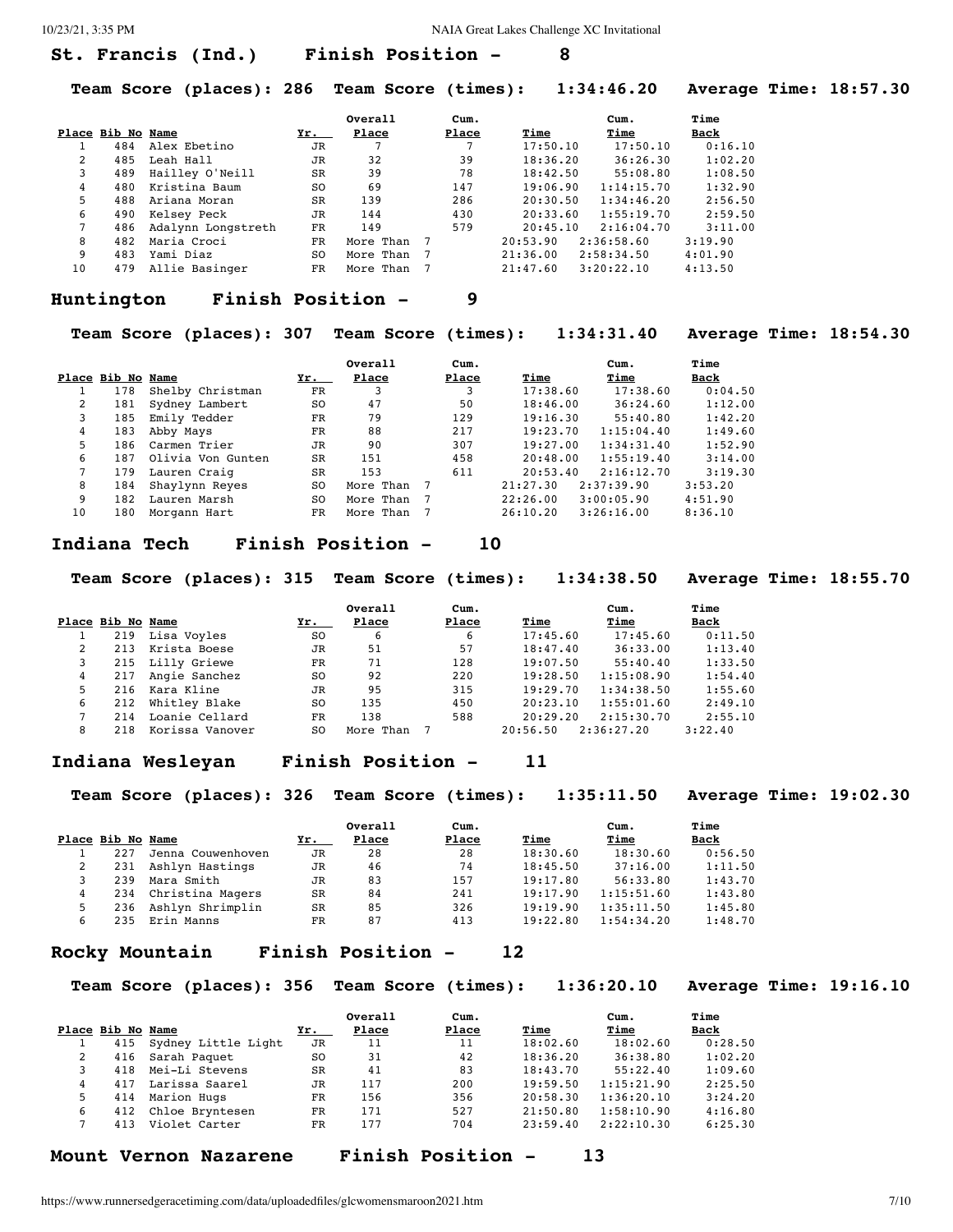|    |                   | Team Score (places): 382 Team Score (times): |               |             |       |             | 1:36:32.00  |         | Average Time: 19:18.40 |
|----|-------------------|----------------------------------------------|---------------|-------------|-------|-------------|-------------|---------|------------------------|
|    |                   |                                              |               | Overall     | Cum.  |             | Cum.        | Time    |                        |
|    | Place Bib No Name |                                              | <u>Yr. yr</u> | Place       | Place | <u>Time</u> | <u>Time</u> | Back    |                        |
|    | 371               | Macy Krasofsky                               | SR            | 25          | 25    | 18:24.70    | 18:24.70    | 0:50.70 |                        |
| 2  | 366               | Morgan Forney                                | JR            | 27          | 52    | 18:25.40    | 36:50.10    | 0:51.40 |                        |
| 3  |                   | 365 Ellyn Coe                                | $_{\rm FR}$   | 62          | 114   | 18:59.10    | 55:49.10    | 1:25.00 |                        |
| 4  | 372               | Emilie Lemon                                 | FR            | 121         | 235   | 20:03.60    | 1:15:52.70  | 2:29.50 |                        |
| 5  | 374               | Macy Thorne                                  | $_{\rm FR}$   | 147         | 382   | 20:39.40    | 1:36:32.00  | 3:05.30 |                        |
| 6  | 369               | Julia Kanagy                                 | FR            | 165         | 547   | 21:25.90    | 1:57:57.90  | 3:51.90 |                        |
| 7  | 373               | Allyson Schall                               | FR            | 169         | 716   | 21:39.40    | 2:19:37.20  | 4:05.30 |                        |
| 8  | 368               | Emerson Hamsher                              | SO.           | More Than 7 |       | 21:56.80    | 2:41:34.00  | 4:22.80 |                        |
| 9  | 364               | Kaitlyn Clifford                             | FR            | More Than 7 |       | 22:15.10    | 3:03:49.10  | 4:41.00 |                        |
| 10 | 370               | Amy Kifer                                    | JR            | More Than 7 |       | 24:28.80    | 3:28:17.80  | 6:54.70 |                        |

#### **Cumberlands Finish Position - 14**

**Team Score (places): 385 Team Score (times): 1:36:04.60 Average Time: 19:13.00**

|    |                   |                  |           | Overall   | Cum.  |          | Cum.       | Time    |
|----|-------------------|------------------|-----------|-----------|-------|----------|------------|---------|
|    | Place Bib No Name |                  | Yr.       | Place     | Place | Time     | Time       | Back    |
|    | 113               | Lauren McHan     | SR        | 52        | 52    | 18:48.50 | 18:48.50   | 1:14.50 |
| 2  | 108               | Meredith Elstun  | JR        | 64        | 116   | 19:00.40 | 37:48.90   | 1:26.30 |
| 3  | 115               | Lydiah Strauel   | FR        | 82        | 198   | 19:17.40 | 57:06.30   | 1:43.40 |
| 4  | 114               | Lauren Sanderson | FR        | 93        | 291   | 19:29.10 | 1:16:35.30 | 1:55.00 |
| 5. | 109               | Kinsey Forgey    | <b>JR</b> | 94        | 385   | 19:29.30 | 1:36:04.60 | 1:55.30 |
| 6  | 119               | Taylor Warren    | SO.       | 97        | 482   | 19:29.90 | 1:55:34.40 | 1:55.80 |
|    | 116               | Ashley Terry     | FR        | 119       | 601   | 20:02.50 | 2:15:36.90 | 2:28.50 |
| 8  | 118               | Nevaeh Warren    | FR        | More Than |       | 20:32.70 | 2:36:09.50 | 2:58.60 |
| 9  | 117               | Tara Todd        | JR        | More Than |       | 21:53.40 | 2:58:02.90 | 4:19.40 |

#### **William Woods Finish Position - 15**

**Team Score (places): 386 Team Score (times): 1:36:52.50 Average Time: 19:22.50**

|   |                   |                    |     | Overall   | Cum.  |          | Cum.       | Time    |
|---|-------------------|--------------------|-----|-----------|-------|----------|------------|---------|
|   | Place Bib No Name |                    | Yr. | Place     | Place | Time     | Time       | Back    |
|   | 558               | Ellie Dimond       | SO. | 35        | 35    | 18:39.00 | 18:39.00   | 1:04.90 |
| 2 | 560               | Alicia Engelbrecht | SR  | 50        | 85    | 18:47.40 | 37:26.30   | 1:13.30 |
| 3 | 565               | Harley Nale        | SR  | 66        | 151   | 19:04.20 | 56:30.50   | 1:30.10 |
| 4 | 562               | Mekayla Gibson     | FR  | 74        | 225   | 19:10.80 | 1:15:41.20 | 1:36.70 |
| 5 | 566               | Kimi Putnam        | SR  | 161       | 386   | 21:11.40 | 1:36:52.50 | 3:37.30 |
| 6 | 557               | Alessa Cremer      | SO. | 168       | 554   | 21:37.80 | 1:58:30.30 | 4:03.80 |
|   | 556               | Emma Clifford      | FR  | 172       | 726   | 22:09.50 | 2:20:39.70 | 4:35.40 |
| 8 | 564               | Maddie Mendell     | FR  | More Than | 7     | 22:30.30 | 2:43:10.00 | 4:56.30 |
| 9 | 559               | Shaley Eichholz    | SR  | More Than |       | 24:18.00 | 3:07:27.90 | 6:43.90 |

#### **Missouri Baptist Finish Position - 16**

**Team Score (places): 413 Team Score (times): 1:36:35.30 Average Time: 19:19.10**

|    |                   |                     |           | Overall   | Cum.  |          | Cum.       | Time        |
|----|-------------------|---------------------|-----------|-----------|-------|----------|------------|-------------|
|    | Place Bib No Name |                     | Yr.       | Place     | Place | Time     | Time       | <u>Back</u> |
|    | 345               | Mia Reed            | FR        | 60        | 60    | 18:56.40 | 18:56.40   | 1:22.40     |
| 2  | 340               | Emily Bayer         | <b>SR</b> | 70        | 130   | 19:07.50 | 38:03.90   | 1:33.40     |
| 3  | 346               | Isabel Rinkenberger | FR        | 76        | 206   | 19:13.40 | 57:17.30   | 1:39.40     |
| 4  | 343               | Alyssa Jakcsy       | <b>SR</b> | 100       | 306   | 19:33.30 | 1:16:50.50 | 1:59.20     |
| 5. | 344               | Ali Perry           | SR        | 107       | 413   | 19:44.90 | 1:36:35.30 | 2:10.80     |
| 6  | 347               | Elizabeth Rogers    | <b>SR</b> | 126       | 539   | 20:09.10 | 1:56:44.40 | 2:35.00     |
|    | 342               | Brooke Heberer      | FR        | 150       | 689   | 20:45.80 | 2:17:30.10 | 3:11.80     |
| 8  | 348               | Vanessa Waidmann    | SO.       | More Than |       | 20:59.70 | 2:38:29.70 | 3:25.60     |
| 9  | 341               | Nani Brewington     | JR        | More Than |       | 21:09.40 | 2:59:39.10 | 3:35.30     |

#### **Grand View Finish Position - 17**

**Team Score (places): 444 Team Score (times): 1:37:34.80 Average Time: 19:31.00**

|    |                   |                  |                | Overall   | Cum.  |          | Cum.       | Time    |
|----|-------------------|------------------|----------------|-----------|-------|----------|------------|---------|
|    | Place Bib No Name |                  | Yr.            | Place     | Place | Time     | Time       | Back    |
|    | 162               | Morgan Lawson    | JR             | 12        | 12    | 18:02.70 | 18:02.70   | 0:28.60 |
| 2  | 165               | Ceyda Nazli      | JR             | 57        | 69    | 18:54.20 | 36:56.80   | 1:20.10 |
|    | 168               | Emma Swanson     | S0             | 89        | 158   | 19:24.70 | 56:21.50   | 1:50.70 |
| 4  | 164               | Maytane Mohammed | FR             | 134       | 292   | 20:22.50 | 1:16:44.00 | 2:48.40 |
| 5. | 160               | Ikilas Hasan     | FR             | 152       | 444   | 20:50.90 | 1:37:34.80 | 3:16.90 |
| 6  | 159               | Chloe Greig      | SO.            | 158       | 602   | 20:58.90 | 1:58:33.70 | 3:24.80 |
|    | 167               | Shiqqo Shadin    | S <sub>O</sub> | 162       | 764   | 21:11.70 | 2:19:45.30 | 3:37.60 |
| 8  | 169               | Paige Thompson   | SO.            | More Than |       | 21:13.80 | 2:40:59.00 | 3:39.70 |
| 9  | 166               | Melody Ruelle    | FR             | More Than |       | 21:26.90 | 3:02:25.90 | 3:52.90 |
| 10 | 163               | Liberty Leis     | FR             | More Than |       | 22:11.30 | 3:24:37.20 | 4:37.20 |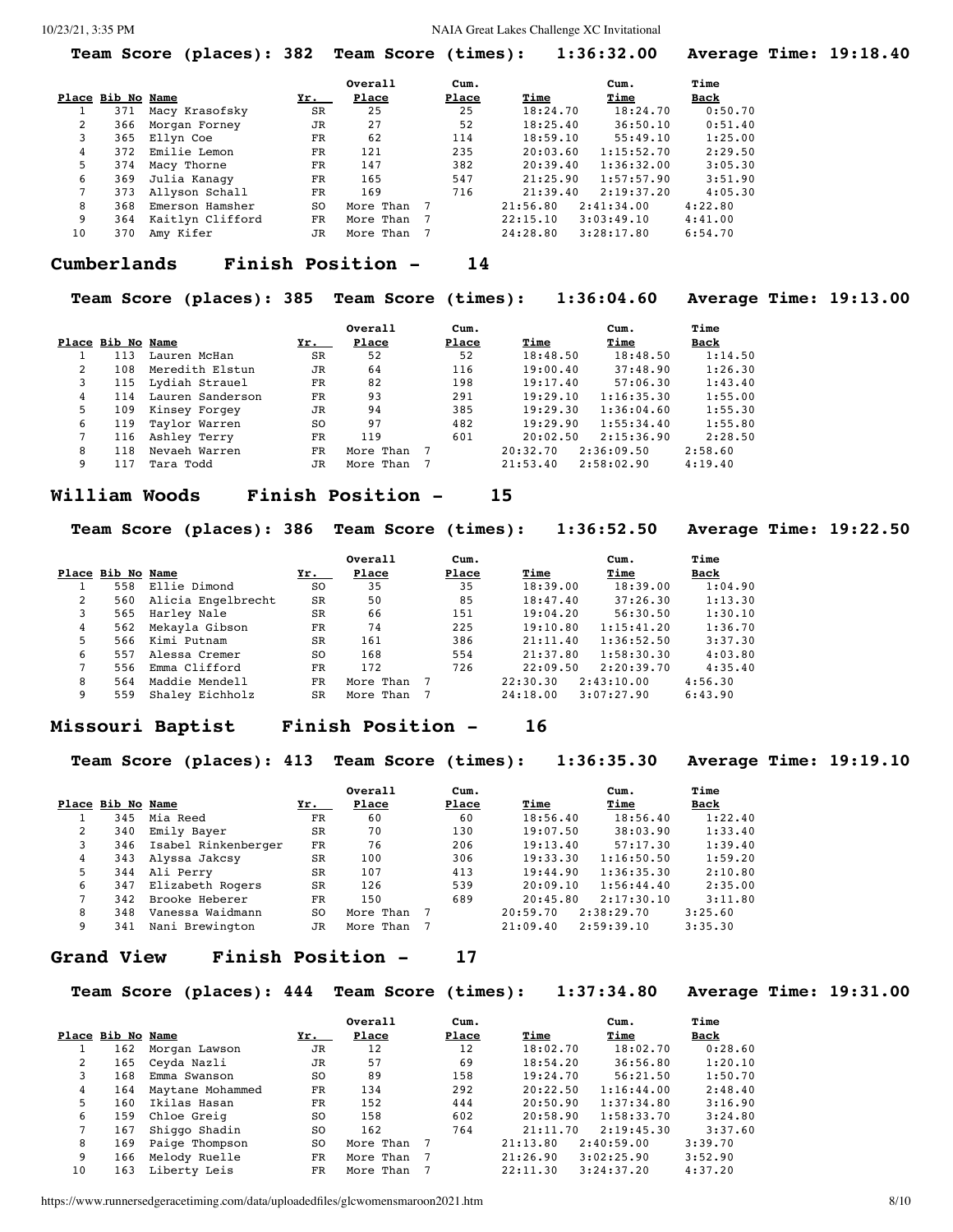#### **Goshen Finish Position - 18**

**Team Score (places): 468 Team Score (times): 1:37:44.40 Average Time: 19:32.90**

|               |                   |                           |           | Overall   | Cum.  |          | Cum.       | Time    |
|---------------|-------------------|---------------------------|-----------|-----------|-------|----------|------------|---------|
|               | Place Bib No Name |                           | Yr.       | Place     | Place | Time     | Time       | Back    |
|               | 120               | Annika Alderfer Fisher SO |           | 48        | 48    | 18:46.60 | 18:46.60   | 1:12.60 |
| $\mathcal{L}$ | 130               | Naomi Ross Richer         | SO.       | 63        | 111   | 19:00.10 | 37:46.70   | 1:26.10 |
|               | 123               | Summer Cooper             | SO.       | 98        | 209   | 19:30.70 | 57:17.30   | 1:56.60 |
| 4             | 122               | Stephany Claudio          | FR        | 128       | 337   | 20:11.90 | 1:17:29.10 | 2:37.80 |
| 5.            | 129               | Ariana Perez Diener       | <b>SR</b> | 131       | 468   | 20:15.30 | 1:37:44.40 | 2:41.20 |
| 6             | 124               | Erica Gunden              | <b>SR</b> | 142       | 610   | 20:31.80 | 1:58:16.10 | 2:57.70 |
|               | 121               | Celeste Arroyo            | SO.       | 155       | 765   | 20:55.20 | 2:19:11.30 | 3:21.20 |
| 8             | 132               | Mia Wellington            | FR.       | More Than |       | 20:56.80 | 2:40:08.00 | 3:22.70 |
| 9             | 125               | Lydia Holsopple           | JR        | More Than |       | 22:20.40 | 3:02:28.40 | 4:46.40 |

#### **William Carey Finish Position - 19**

**Team Score (places): 482 Team Score (times): 1:37:58.70 Average Time: 19:35.80**

|    |                   |                      |                | Overall | Cum.  |          | Cum.       | Time        |
|----|-------------------|----------------------|----------------|---------|-------|----------|------------|-------------|
|    | Place Bib No Name |                      | Yr.            | Place   | Place | Time     | Time       | <b>Back</b> |
|    | 554               | Andi Wheeler         | SR             | 61      | 61    | 18:57.30 | 18:57.30   | 1:23.20     |
|    |                   | 551 Sarah Olamide    | <b>JR</b>      | 78      | 139   | 19:15.90 | 38:13.20   | 1:41.90     |
|    |                   | 548 Paige Anderson   | SO.            | 101     | 240   | 19:34.80 | 57:47.90   | 2:00.70     |
|    |                   | 555 Isabelle Wheeler | FR             | 106     | 346   | 19:44.50 | 1:17:32.30 | 2:10.40     |
| 5. | 552               | Olivia Pitts         | S <sub>O</sub> | 136     | 482   | 20:26.40 | 1:37:58.70 | 2:52.30     |
| 6  | 553               | Isabel Rodriquez     | FR             | 174     | 656   | 23:04.10 | 2:01:02.80 | 5:30.10     |

#### **Marian (Ind.) Finish Position - 20**

**Team Score (places): 510 Team Score (times): 1:38:18.60 Average Time: 19:39.80**

|    |                   |                   |           | Overall   | Cum.  |          | Cum.       | Time    |
|----|-------------------|-------------------|-----------|-----------|-------|----------|------------|---------|
|    | Place Bib No Name |                   | Yr.       | Place     | Place | Time     | Time       | Back    |
|    | 316               | Nora Steele       | FR        | 68        | 68    | 19:05.00 | 19:05.00   | 1:31.00 |
| 2  | 313               | Catherine Newhart | SR        | 99        | 167   | 19:31.30 | 38:36.30   | 1:57.20 |
| 3  | 314               | Ali Ray           | SO.       | 102       | 269   | 19:36.00 | 58:12.20   | 2:01.90 |
| 4  | 312               | Sydni Montgomery  | <b>JR</b> | 109       | 378   | 19:47.10 | 1:17:59.30 | 2:13.10 |
| 5. | 310               | Liz Loichinger    | SO.       | 132       | 510   | 20:19.30 | 1:38:18.60 | 2:45.30 |
| 6  | 311               | Lauren Longshore  | SO.       | 143       | 653   | 20:33.40 | 1:58:52.00 | 2:59.40 |
|    | 307               | Kate Cunningham   | <b>SR</b> | 160       | 813   | 21:05.20 | 2:19:57.10 | 3:31.10 |
| 8  | 306               | Maria Christoff   | SO.       | More Than |       | 21:15.70 | 2:41:12.70 | 3:41.60 |
| 9  | 309               | Mari Hudson       | JR        | More Than | -7    | 21:44.40 | 3:02:57.00 | 4:10.30 |
| 10 | 317               | Luci Woodrum      | FR        | More Than |       | 21:48.40 | 3:24:45.40 | 4:14.30 |

#### **Madonna Finish Position - 21**

**Team Score (places): 519 Team Score (times): 1:40:53.60 Average Time: 20:10.80**

|   |                   |                   |           | Overall   | Cum.  |          | Cum.       | Time     |
|---|-------------------|-------------------|-----------|-----------|-------|----------|------------|----------|
|   | Place Bib No Name |                   | Yr.       | Place     | Place | Time     | Time       | Back     |
|   | 300               | Kateri Mills      | SR        | 30        | 30    | 18:34.50 | 18:34.50   | 1:00.40  |
| 2 | 302               | Erin Seibert      | SO.       | 49        | 79    | 18:47.30 | 37:21.80   | 1:13.30  |
|   | 299               | Julia Mills       | FR        | 130       | 209   | 20:14.50 | 57:36.20   | 2:40.40  |
| 4 | 297               | Katherine Haupt   | FR        | 137       | 346   | 20:28.40 | 1:18:04.50 | 2:54.30  |
| 5 | 292               | Abigayle Bartlett | FR        | 173       | 519   | 22:49.10 | 1:40:53.60 | 5:15.10  |
| 6 | 293               | Ciara Bazan       | FR        | 175       | 694   | 23:09.10 | 2:04:02.60 | 5:35.00  |
|   | 295               | Isabella Dimilia  | <b>JR</b> | 176       | 870   | 23:32.70 | 2:27:35.30 | 5:58.60  |
| 8 | 294               | Emily De Haan     | JR        | More Than |       | 27:42.00 | 2:55:17.30 | 10:08.00 |

#### **Campbellsville Finish Position - 22**

**Team Score (places): 540 Team Score (times): 1:39:14.60 Average Time: 19:50.90**

|   |                   |                |           | Overall   | Cum.  |          | Cum.       | Time    |
|---|-------------------|----------------|-----------|-----------|-------|----------|------------|---------|
|   | Place Bib No Name |                | Yr.       | Place     | Place | Time     | Time       | Back    |
|   | 55                | Emma Steff     | FR        | 67        | 67    | 19:04.50 | 19:04.50   | 1:30.50 |
| 2 | 53                | Hailey Shank   | SO.       | 81        | 148   | 19:17.20 | 38:21.70   | 1:43.20 |
| 3 | 49                | Hailie Lamar   | FR        | 105       | 253   | 19:43.90 | 58:05.60   | 2:09.80 |
| 4 |                   | 51 T'Lea Scott | FR        | 141       | 394   | 20:31.20 | 1:18:36.70 | 2:57.10 |
| 5 | 50                | Maggie Lockard | <b>SR</b> | 146       | 540   | 20:37.90 | 1:39:14.60 | 3:03.80 |
| 6 | 47                | Nina Daman     | FR        | 148       | 688   | 20:40.60 | 1:59:55.10 | 3:06.50 |
|   | 54                | Marlena Sipes  | FR        | 166       | 854   | 21:27.20 | 2:21:22.20 | 3:53.10 |
| 8 | 56                | Madison Welch  | FR        | More Than |       | 22:03.30 | 2:43:25.50 | 4:29.30 |

#### **Michigan-Dearborn Finish Position - 23**